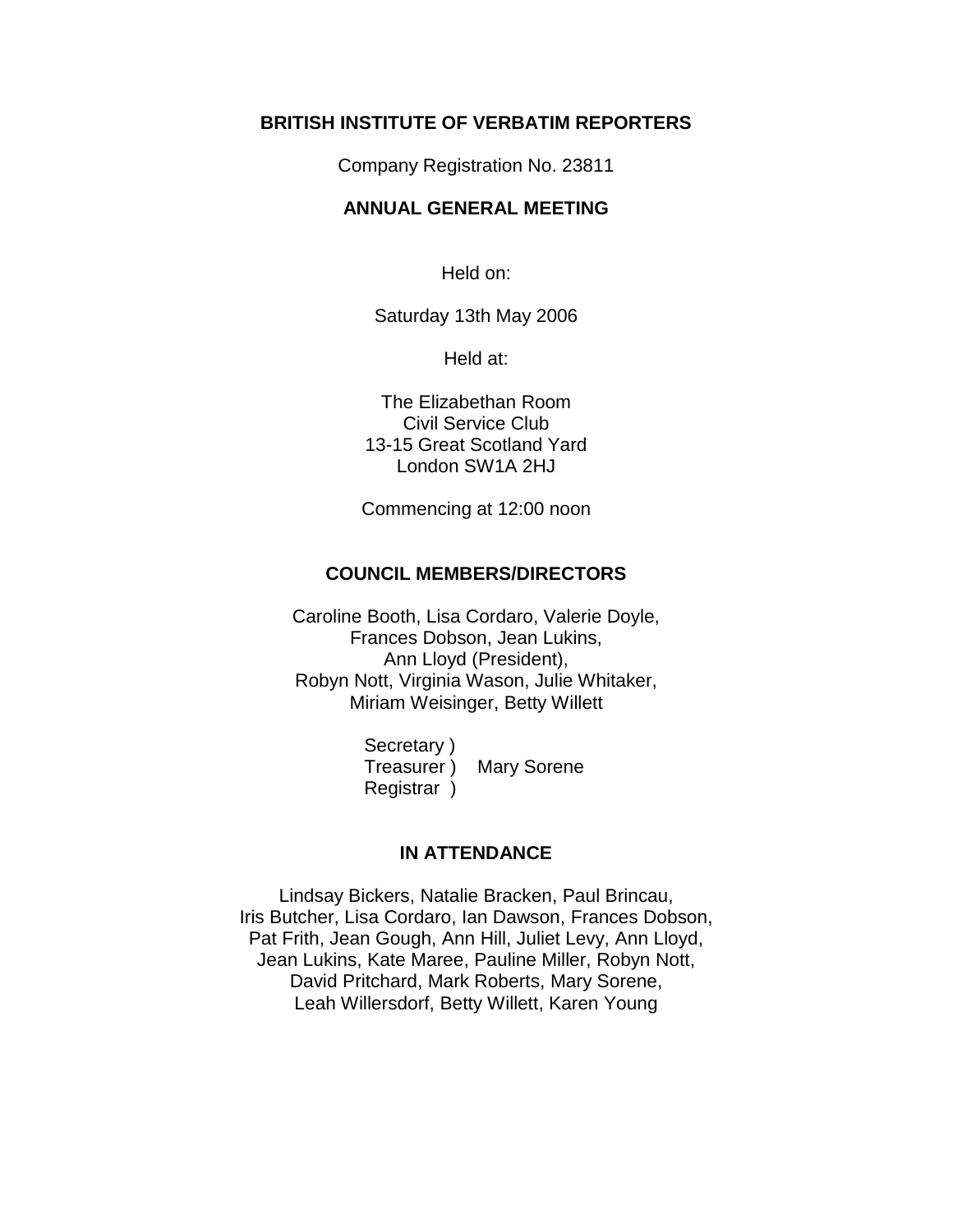### **Notice of Meeting**

THE PRESIDENT: I would like to firstly welcome everybody here today. It is so nice to see you, and friends I have not seen for a long time particularly. Mary will now read the Notice convening the meeting.

### MRS SORENE:

"Notice is hereby given that the Annual General Meeting of this Institute will be held on Saturday, 13th May 2006 at 12:00 noon in the Elizabethan Room at the Civil Service Club, 13-15 Great Scotland Yard, London SW1A 2HJ for the purposes of considering and if thought fit passing resolutions as to the ordinary business of the Company relating to the Council Members, accountant and accounts; to receive and adopt the Report and Accounts; to elect members to serve on the Council for the year 2006 to 2007; to pass a Special Resolution to elect Robyn Nott as President for the current year; to elect a President-elect for the ensuing year; to elect an Accountant for the ensuing year; and to appoint the date of the next Annual General Meeting, and any other business."

That was signed by me, from my address, dated 21st April 2006.

THE PRESIDENT: Thank you, Mary. First of all, do we have any apologies for absence from anybody?

# **Apologies for Absence**

MRS SORENE: I will read out this list I have:

Franny Barrett, Barbara Bennett, Roger Bell, Caroline Booth, Ruth Bronzite, Amanda Colton, Jenny Chandler, Victoria Davies, Valerie Doyle, Helen Edwards, Mirella Fox, Sharon Golder, Sheryll Holley, Pauline Humphreys, Karen Jobson, Sandra Khan, Christine Lawton, Heather Morris, Jackie Roper, Stephanie Stamp, Kath Sykes, Diane Tapper, Virginia Wason, Joan Webb, Julie Whitaker, Miriam Weisinger.

# **Minutes of the 2005 Annual General Meeting**

THE PRESIDENT: The Minutes from the last AGM should have been put on the table for you to have a look at. They were already circulated to members before. Did anyone want to raise anything in respect of the Minutes from the last meeting? No.

MRS HILL: Can I just raise one thing? I am sure we refer to Mary as the "Registrar", and not the "Register".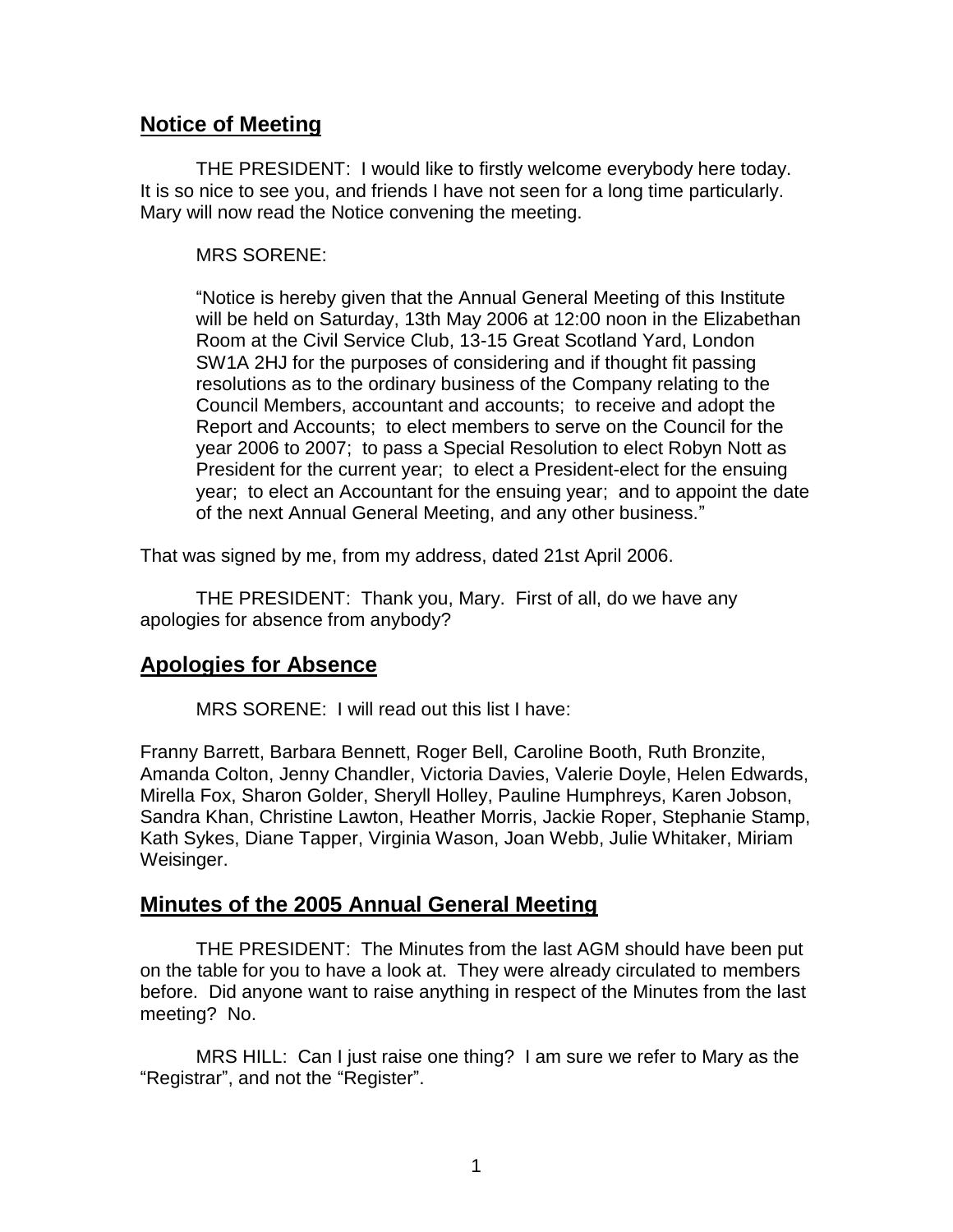THE PRESIDENT: Yes, we do!

MRS SORENE: Duly noted.

THE PRESIDENT: Thanks, Ann. We will take the Minutes as agreed. There are no other remarks.

### **Special Resolution**

THE PRESIDENT: We have a Special Resolution now to put to the membership to elect Robyn Nott, whom I am sure you all know (who is on my right here) as our President for the ensuing year. Unfortunately, Lisa was supposed to be President for this coming year but she has family commitments and some other commitments too, so it was thought that we would elect Robyn to be President by a special Resolution, and we need to ask if that is agreed by the membership.

MRS SORENE: Do you wish me to read out the Special Resolution or can you remember it from your documentation?

THE PRESIDENT: Would you just read it?

MRS SORENE: Special Resolution: to consider and if thought fit to pass the following Special Resolution:-

"That Robyn Nott be elected President for the ensuing year by virtue of Clause 22 of our Memorandum and Articles of Association, which state:

'The President shall hold office for one year and shall not be eligible for re-election for a period of three years after the termination of his year of office. Provided nevertheless that the Institute may from time to time in General Meeting by a resolution (of which due notice shall be given in the notice convening the meeting) passed by a majority of two-thirds of the Fellows and full Members present and voting thereat declare that any Fellows or full Members who but for the period of disqualification mentioned above would be eligible for election as President shall be so eligible for the then ensuing year, and upon such resolution being passed any Fellow or full Member affected thereby shall be qualified to hold the office of President.'"

If I just say, the reason for that is that Robyn has, in fact, been the President within the last three years, and so we are able to pass that Resolution, if you agree to it.

THE PRESIDENT: Can we have a show of hands, please, to agree?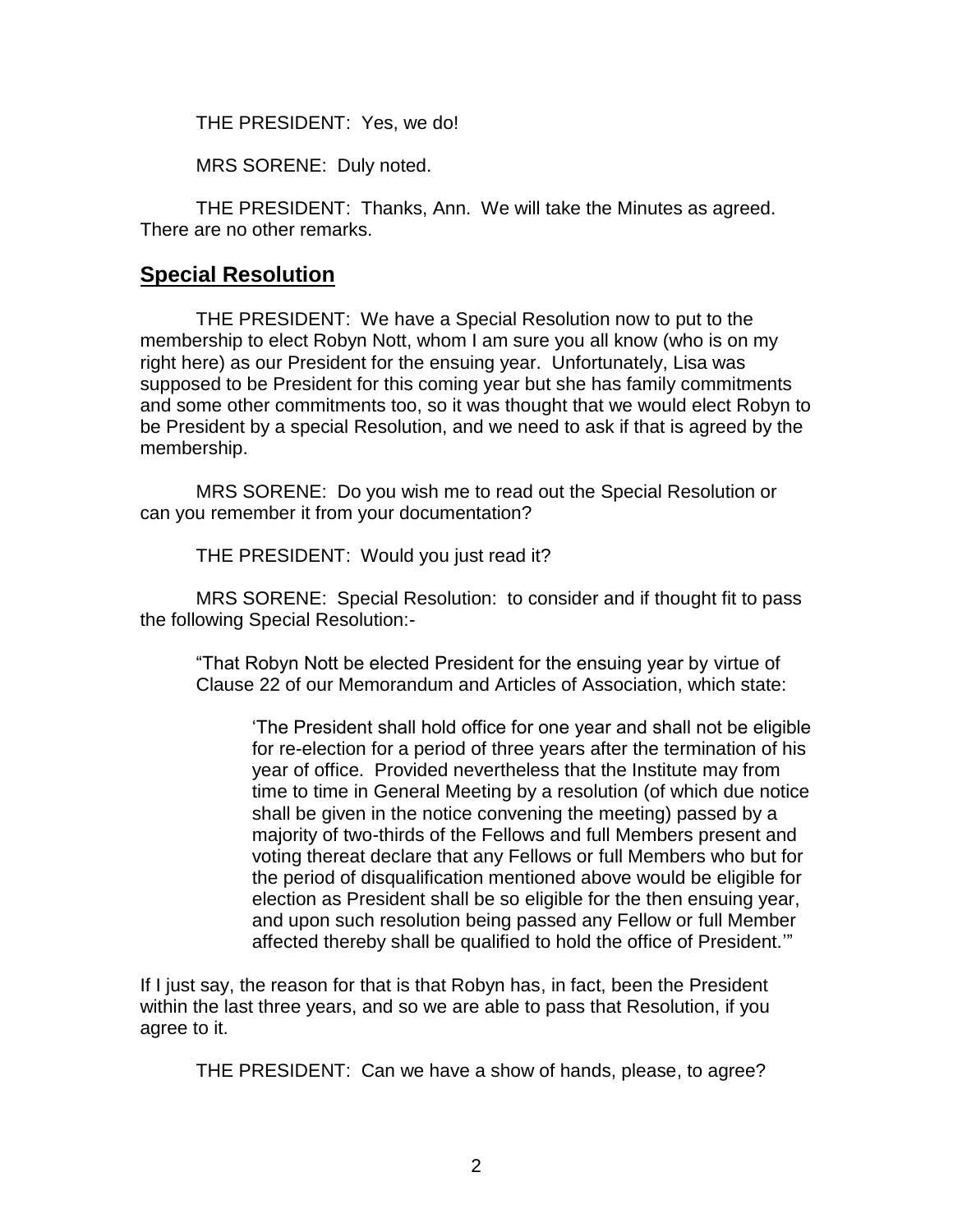MR BRINCAU: You need a Seconder.

MRS SORENE: By all means. Paul seconds it. I did not see the show of hands. That was unanimous? It is a Special Resolution, so it just needs a Seconder.

MR BRINCAU: It is a Special Resolution and it comes from the Council.

### **President's Address**

THE PRESIDENT: Moving on, my address this year will be in two parts. First of all, I will attempt to deal with the court situation as it exists at the moment, and then go on to give some explanation for the departure from our usual style of AGM and the reasons for the workshops on offer today.

Before doing so, I would just like to draw to everybody's attention here the fact that our Registered Address has recently changed. All enquiries concerning the Institute should now be addressed to the Secretary at her home address or by email. I happen to know from first-hand experience that Mary is especially good at replying very quickly to email, and so any issues that you may have can probably be dealt with most efficiently in that way.

This past year since we last met has been, by our standards, a relatively quiet year with, thankfully, no major changes in the courts. The Crown Court contracts have been extended for a further year to 31st July and the Tape Panel has also been extended for a further six months until 31st January 2007, although it will be interesting to see whether this decision is altered before next January.

One matter of some concern is that it has come to our attention recently that the Court of Appeal (Civil Division) has been testing digital recording alongside CAT writers. It is the perception of some that it is only a matter of time before those reporters will be replaced, although this has yet to be confirmed.

I really want to begin my address today by allaying the fears of some members who I know are very concerned about the imminent introduction into the Crown Court of voice-activated software. Before you pack up your machines and take to the hills, I really must stress that this software is being trialled in only one court centre at the moment, and is not, as was suggested in an extract from a report published in an earlier Newsletter, being introduced nationwide later on. The results of the trial will not be known until later this year, and therefore I am unable to say now how the software is performing.

My opinion, and I stress it is only opinion, is that, as we all know only too well, fewer people than ever speak perfect English in our Courts. Regional and foreign accents are all part of the rich tapestry reflective of our multi-cultural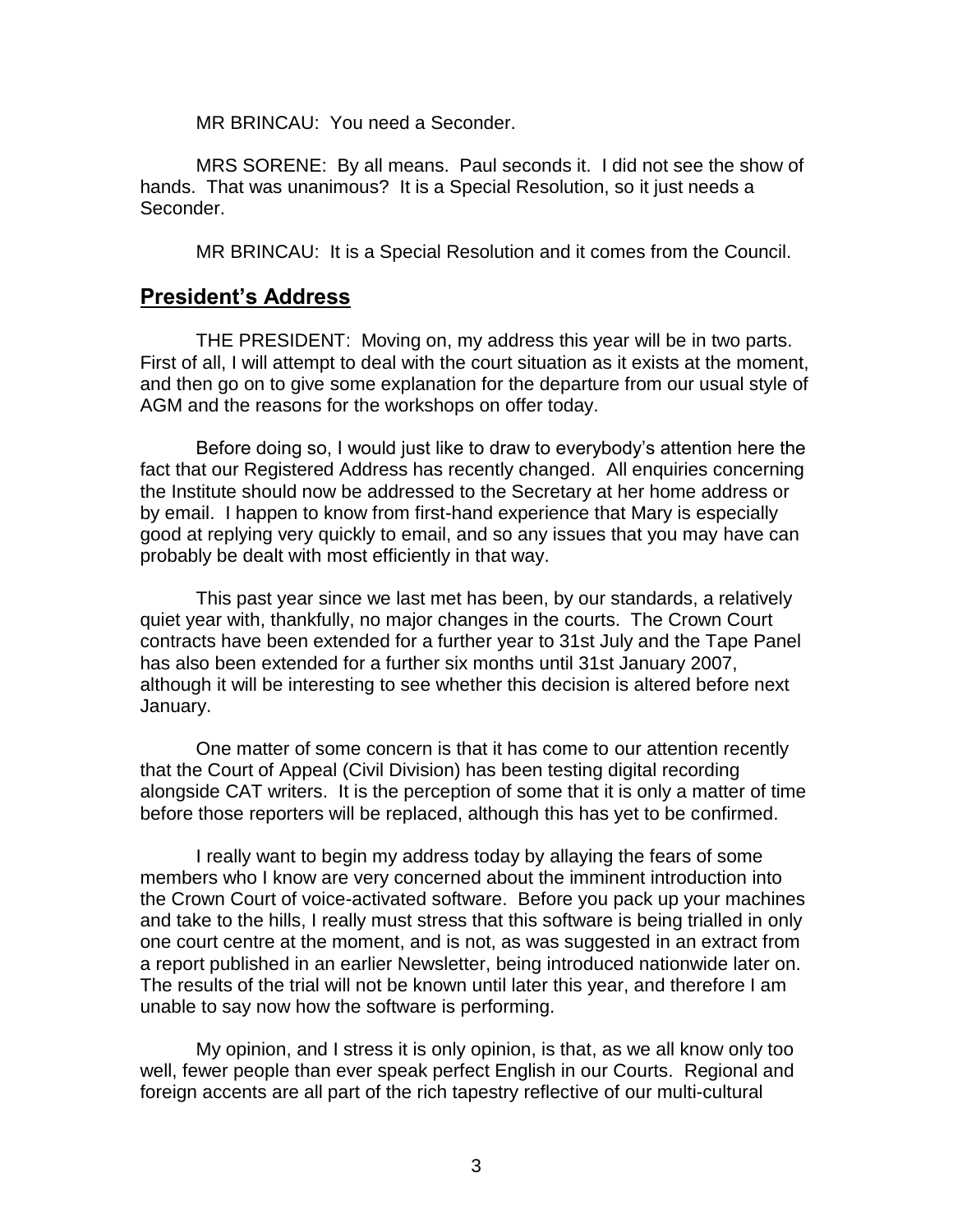society and I for one will be very surprised if this software could produce a transcript that was even close to the quality of one produced by a highly skilled reporter.

This year the members of the Council, who have continued to meet regularly throughout the year, took the decision that we should perhaps take a fresh approach to the format of our AGM. Over recent years, attendance at the AGM has dwindled, so in an attempt to make the meeting more accessible to more members it was decided to hold the meeting on a Saturday. Mindful of the fact that this would mean members giving up part of a precious weekend, we thought long and hard about what we could offer today to the membership that would be both useful and informative.

Having canvassed members' opinions about what they would find most useful in respect of various workshops, hopefully today we have managed to put together an agenda from which everyone will be able to take away something, and feel that they have either learned something totally new or just picked up a useful tip-off, for example, how to manage Word files more efficiently.

Whatever you do ultimately take away from today, we would welcome your feedback, as it is only by having your opinions and input on what you as members want and require from your Institute that we can hopefully go some way to meeting those needs.

This leads me on to the question of diversification and what we hope today will be all about. We cannot stem the tide of change sweeping through our court system as well as the wider world beyond, and therefore those who embrace change and those who are willing perhaps to learn a new skill will be those who are more likely to find themselves in continual demand. Continuing professional development is very much an essential practice in all walks of life, and something of a cornerstone on which to build if we are to continue to provide an efficient service to the legal profession and any other area in which we may be gainfully employed.

With that thought very much in the forefront of our minds, the Council has put together a package for this afternoon from which it is hoped that members will perhaps gain an insight into a system used in conjunction with verbatim reporting in all its forms with which they may not be completely familiar. Voice writing is a tool which is now being extensively used in place of the traditional reporter at, in particular, the BBC for subtitling work, where training of voice writers takes far less time and is therefore far more cost effective with trainees apparently being qualified in around three to four months. There will be a demonstration of the voice mask this afternoon by Frances Dobson which I am sure we will all find very interesting.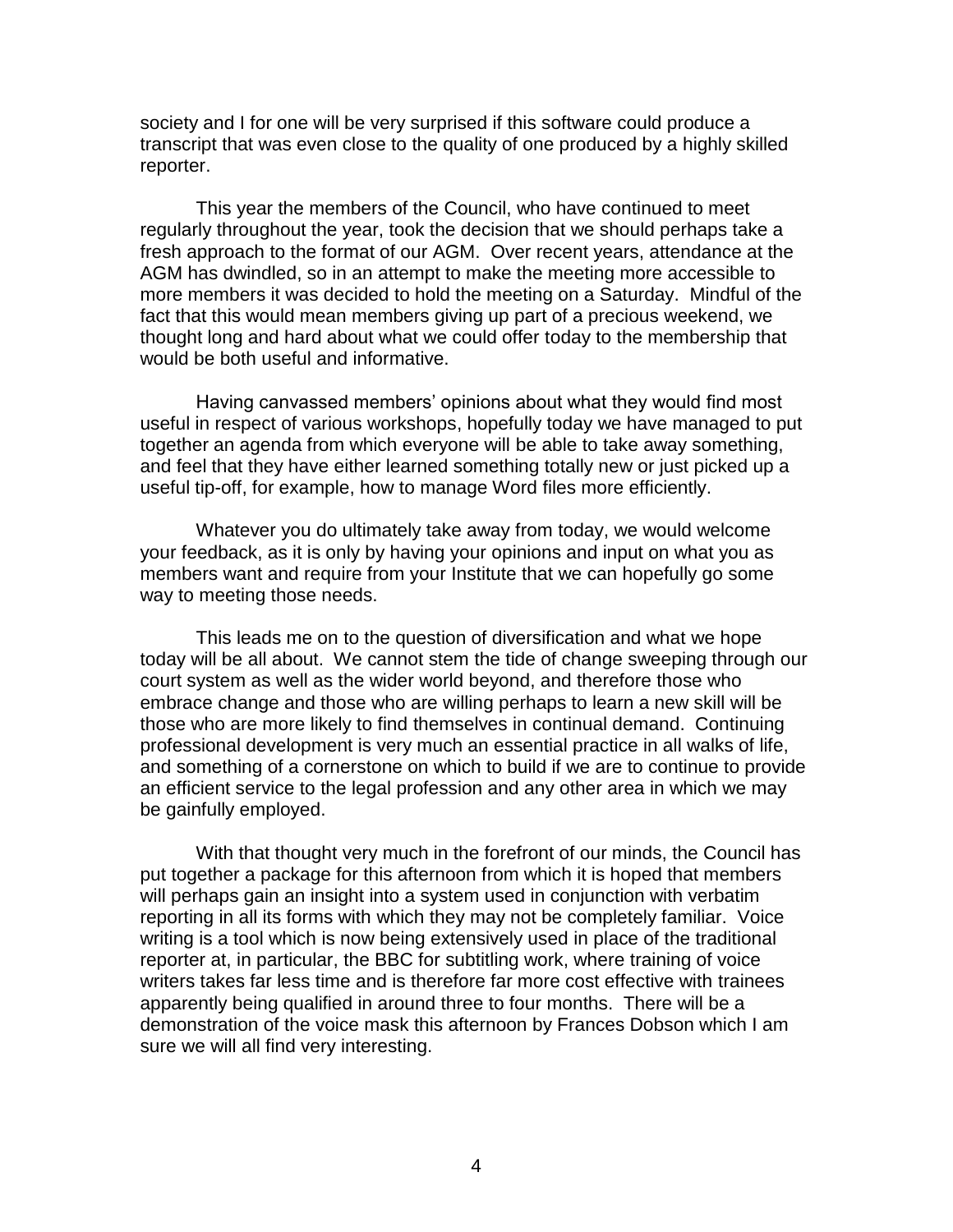There will be two demonstrations of CAT software, Eclipse and Case Catalyst. Gary Nagle will be here this afternoon to demonstrate his Palantype machine, and Kelly Wesson will be speaking to us about TV captioning. Some of these are areas where advances in technology have meant that new areas of employment have opened up to those who are willing and able to retrain or to those wishing to learn a new skill.

Many verbatim reporters are using digital recorders as a back-up to their note in place of the traditional cassette tape recorder. This negates the need to carry around vast quantities of blank tapes and also means that there is no gap in the recording while either the tape turns over or is replaced. The software for playing back these digital files will be demonstrated, together with the software required for transcribing the MP2 format files from the High Court.

With regard to work in the private sector, this market continues to expand year-on-year with experienced reporters being in high demand, particularly in the medical field. It seems that on many occasions there are just too few reporters to cover the vast amount of work available, and therefore many organisations have been left with no choice other than to resort to recording their proceedings and then afterwards having that recording transcribed.

Tape transcribers, who are usually verbatim reporters themselves, know only too well the ever-increasing demands being placed upon them to meet often ludicrously short deadlines.

STTR continues to be a growing field of work which attracts many experienced reporters. However, we were as a Council rather disappointed with the recent decision taken by the Council for the Advancement of Communication with Deaf People (CACDP) not to require BIVR membership for STT reporters. Accreditation by an independent body such as ours really does carry more weight than those issued in-house. Perhaps we need to embark upon some sort of campaign to raise awareness among verbatim reporters who are not currently members of BIVR that in 21st century Britain membership of a professional body really is a prerequisite, especially when negotiating fees in an ever-demanding and cost-conscious marketplace.

However, the latest news from CACDP, which is the registration body for sign language interpreters, lip speakers and STTRs is that they are planning to introduce an STT qualification later this year. It will be based on a series of NVQ units, initially Levels 1 to 3.

To be accredited, an aspiring STT will have to study a series of subjects. At the moment there are five building blocks to reach the necessary standard. Level 3, which is where the STT qualification is pitched, is the equivalent of 'A' Levels. The qualification will be accredited by the Qualifications and Curriculum Authority (QCA). This is very good news indeed because it means that there will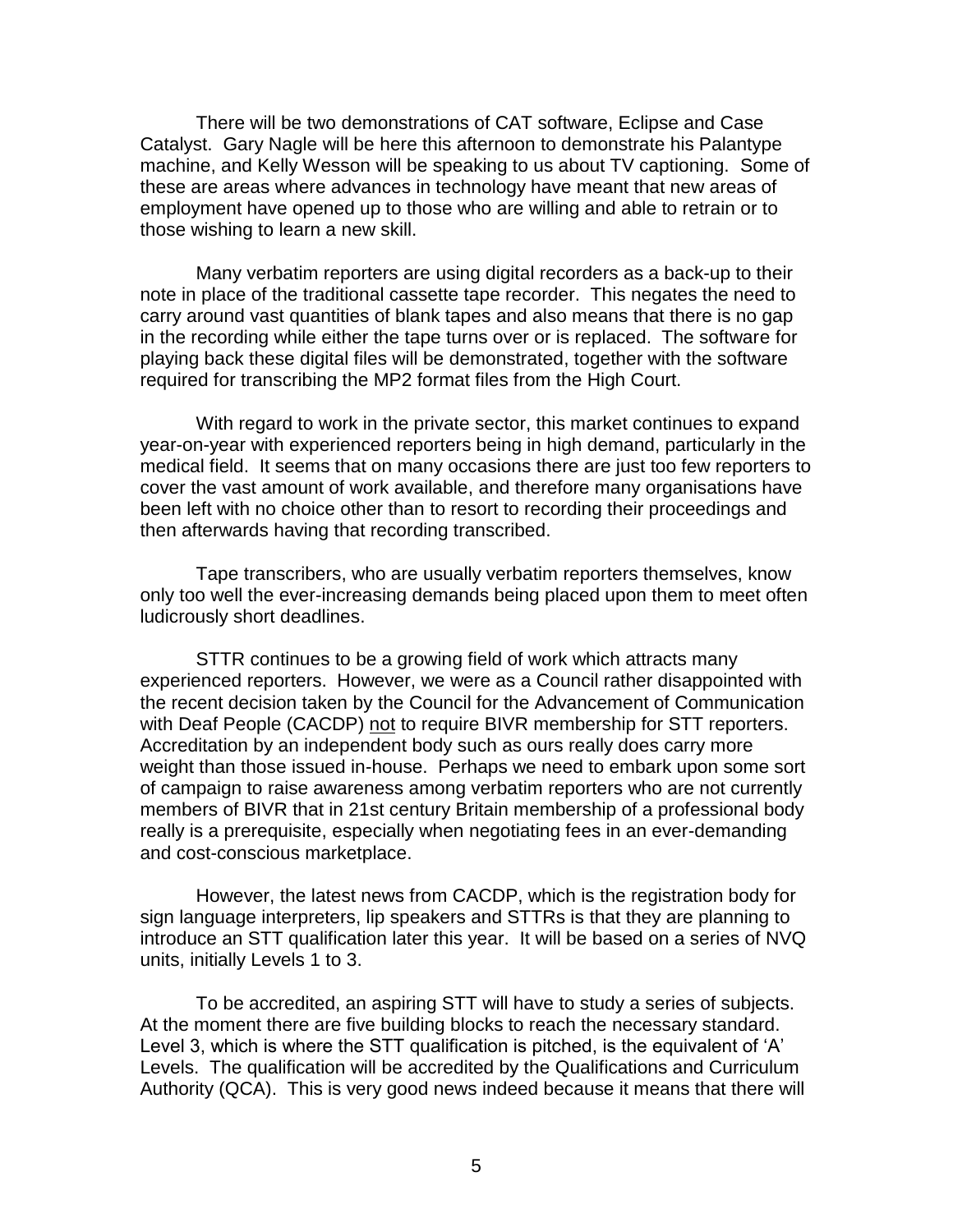be a nationally recognised academic qualification available to one section of our profession, and, if we ever manage to set up training courses again, it will be a good recruiting point.

As one subject in one of the STT building blocks will be qualification by a professional body, the Council does not see the CACDP qualification as a threat to our own membership recruitment, and we can only welcome such a step as an enhancement of the status of the profession.

Our website continues to be used as a forum by members for discussion and work opportunities. I know that Robyn, who will be your President for this coming year, has some exciting plans for the website, and so I will say no more about it.

Turning to the Manual, this has long been in the process of updating and is almost ready. It had been hoped to have it completed by today, but, pressures of work being as they are, it is unfortunately still incomplete. We are, however, grateful to many members for their invaluable contributions.

There is to be a new addition to the Manual of a Code of Professional Ethics. We ask members to take note of it and to abide by the Code at all times. We had thought that a Code was unnecessary, but, as there has been the odd occasion in the past of a member acting in, shall we say, a less than professional manner, it was decided that the new Manual should include such a Code. Any breach of the Code could result in a member being excluded from the BIVR.

It is with some sadness that we learnt of the death of Val Tanner (or Val Bone as some of you may know her) three weeks ago following a recurrence of the breast cancer against which she had battled so valiantly two years ago. Val started her career at the Central Criminal Court in the 1970s but more latterly worked in the private field on write-outs at home and abroad. She was very popular with all those who knew her and will be deeply missed by her friends and colleagues. This following on so soon from the untimely death of Inez See last October further goes to illustrate that we really must seize the moment and live life to the full, and not be totally consumed by transcripts and acceptable delivery dates.

In conclusion, I would like to thank Mary for all her help over the past year in making my year as President such a pleasant experience. She has worked tirelessly to ensure that meetings always run smoothly, and it is largely thanks to her efforts that today has been possible. I would also like to thank Caroline Booth and Julie Whitaker, who have both recently resigned from the Council, for their contribution over the past year, and to wish them well.

If any member feels that they can contribute in any way by being a member of the Council, could they please make themselves known to Mary, as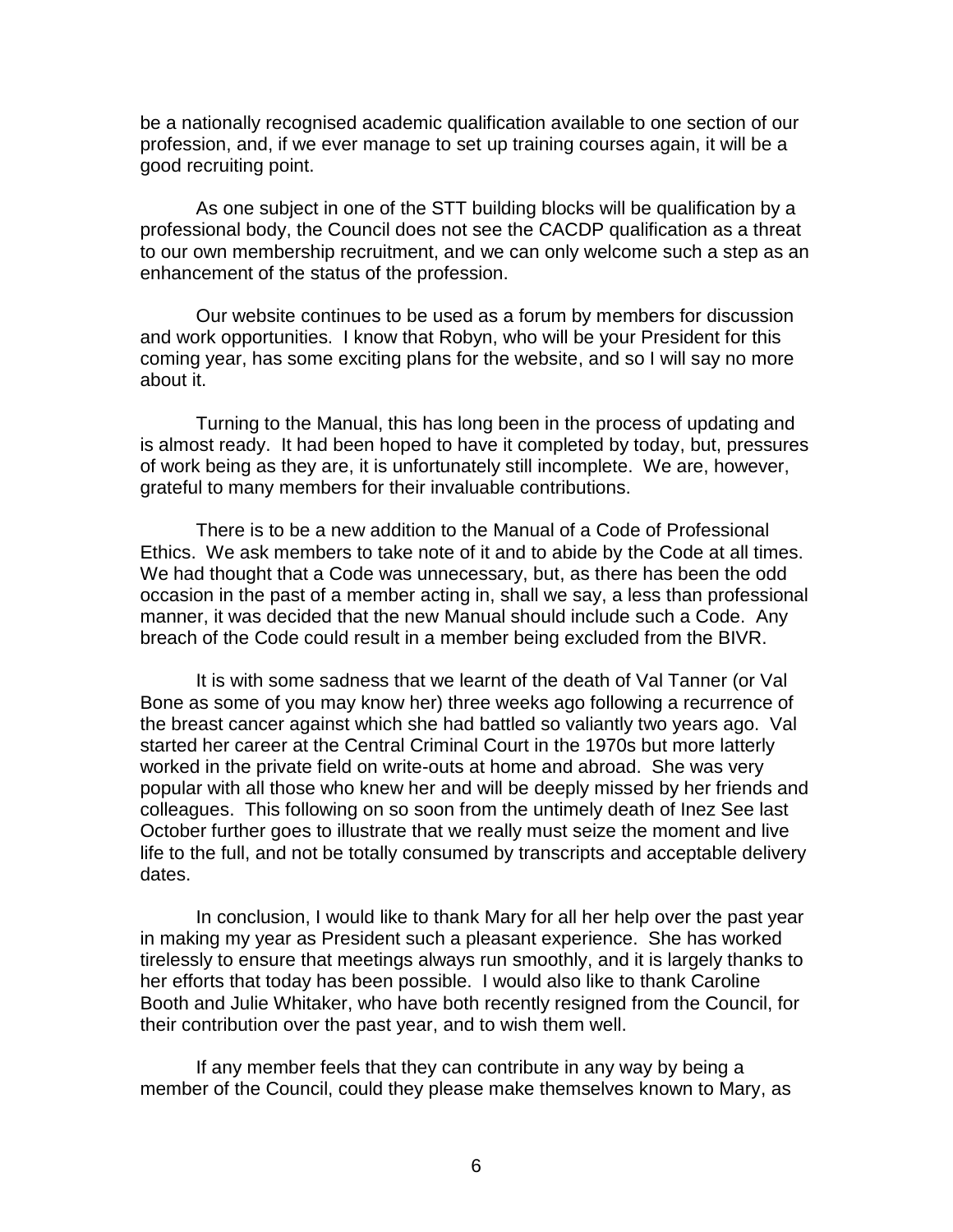we now have several vacancies which need to be filled. It really is not too onerous a task as we only have five meetings a year plus an AGM. We are a very friendly bunch and our meetings are always very interesting affairs, so please consider whether you could possibly spare us just a few hours of your time.

On behalf of the Council, I sincerely hope you will all leave here today feeling that you have benefited in some way from today's agenda and that the departure from our usual format has been worthwhile.

I now open the meeting to questions from members. Does anybody have anything they would like to raise, as this is now your opportunity?

MRS GOUGH: On the Code of Ethics point, I always thought that there was a little something in the Memorandum to do with the way that we should behave, so what different things have we put in there since?

THE PRESIDENT: We have decided that we will put this in the Manual. It has not yet been completed. It concerns the way we treat colleagues and the way we behave professionally when dealing with clients, and also negotiating fees for a job before you take a job on and not afterwards. One or two issues have arisen where people have said that they should have a higher fee. Members need to establish the groundwork before accepting work. It is mainly things like that.

MRS GOUGH: I seem to think there was some general reference to appropriate behaviour, say, in court, and that sort of thing, so this is just applying that benchmark.

THE PRESIDENT: This Code spells it out. We have put brief bullet points which will be at the front of the Manual.

MRS HILL: Is anything going into the Manual regarding the importance of proof-reading of transcripts as well?

MR BRINCAU: Why?

MRS NOTT: That has always been in the Manual. There is a whole section on proof-reading, and it is still in there.

MRS HILL: I certainly have not got it.

MRS NOTT: It is in my Manual.

MRS HILL: Unless there has been an updated Manual, because I certainly do not have that.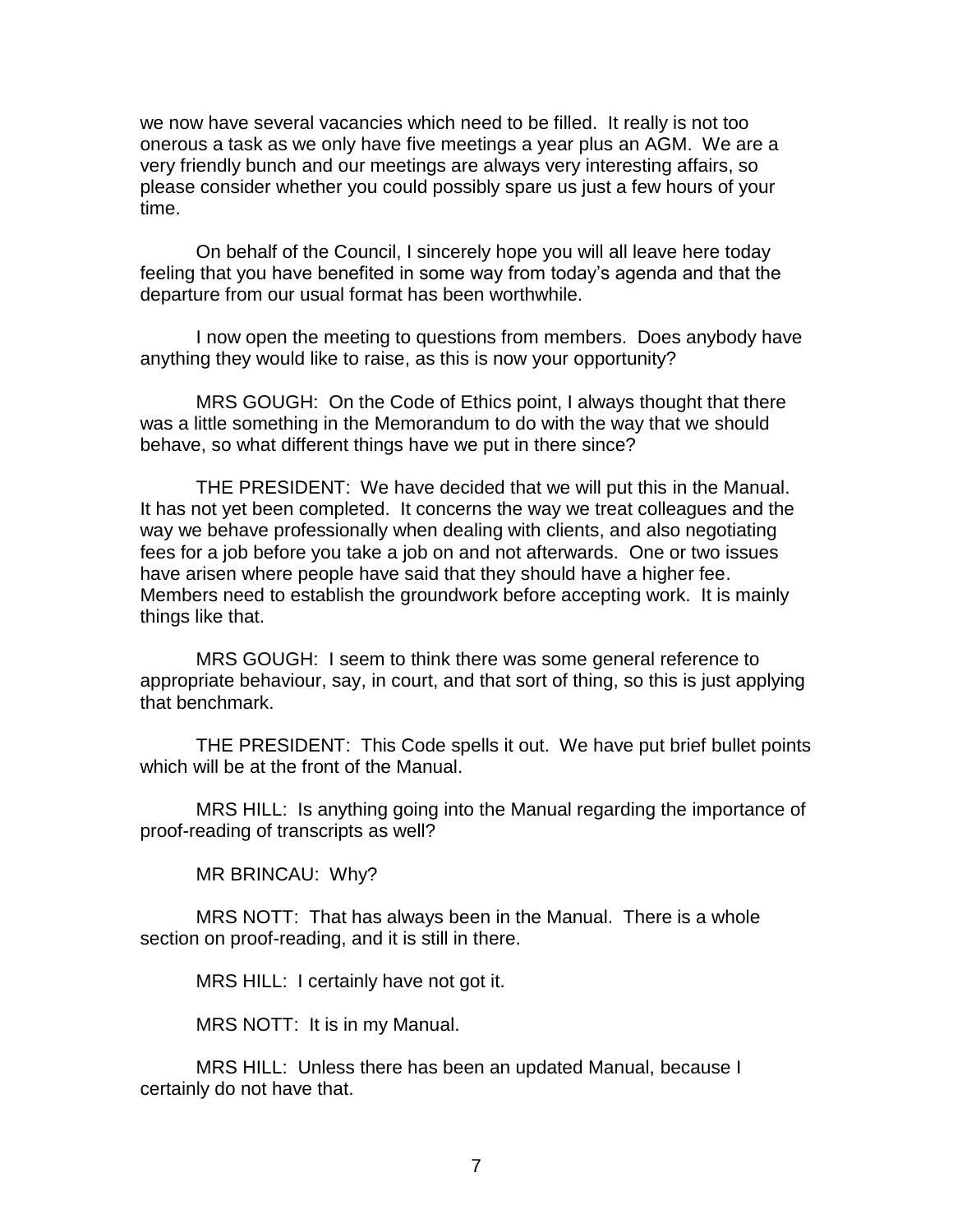MRS NOTT: There is a section on reading over, and reading over the work, and it covers it quite a lot.

THE PRESIDENT: It is quite detailed about reading it over.

MR BRINCAU: One would think that we do not need to put that in the Manual. It is like saying to a writer, "Make sure that your transcript is accurate."

THE PRESIDENT: One would hope that members would do that.

MRS NOTT: It is all in there, about reading over and checking.

MR BRINCAU: We all fall down on that sometimes.

MRS BICKERS: I rather beg to differ there because I think some people do not take the greatest of care, and we have seen lots of examples of it.

MRS GOUGH: I think it is since the introduction of and basically ever since we have been using computers as opposed to typing our transcripts. Obviously, when you type a transcript you proof-read it from the hard copy. Some people may just work from the computer screen, and it is much easier to miss things.

MRS HILL: Yes, I totally agree.

MRS GOUGH Then they maybe print it off and assume it is okay.

MRS WILLETT: Another awful thing is that I have seen people just spellcheck.

MRS BICKERS: We have to remember that when we are proof-reading on a computer, we can make a very much better transcript. I do not mean sworn evidence being changed, but most of the work I do requires heavy editing, and the computer has been absolutely wonderful for that.

THE PRESIDENT: Yes, I agree there.

MRS BICKERS: I am sure that our transcripts are of a much higher standard now than they were when we typed them on typewriters because we do change the sentences around for punctuation. We do not think, "Oh no, that will mean re-typing the page." So computers have been a great help to us.

THE PRESIDENT: Yes, they have. Does anyone else have a question?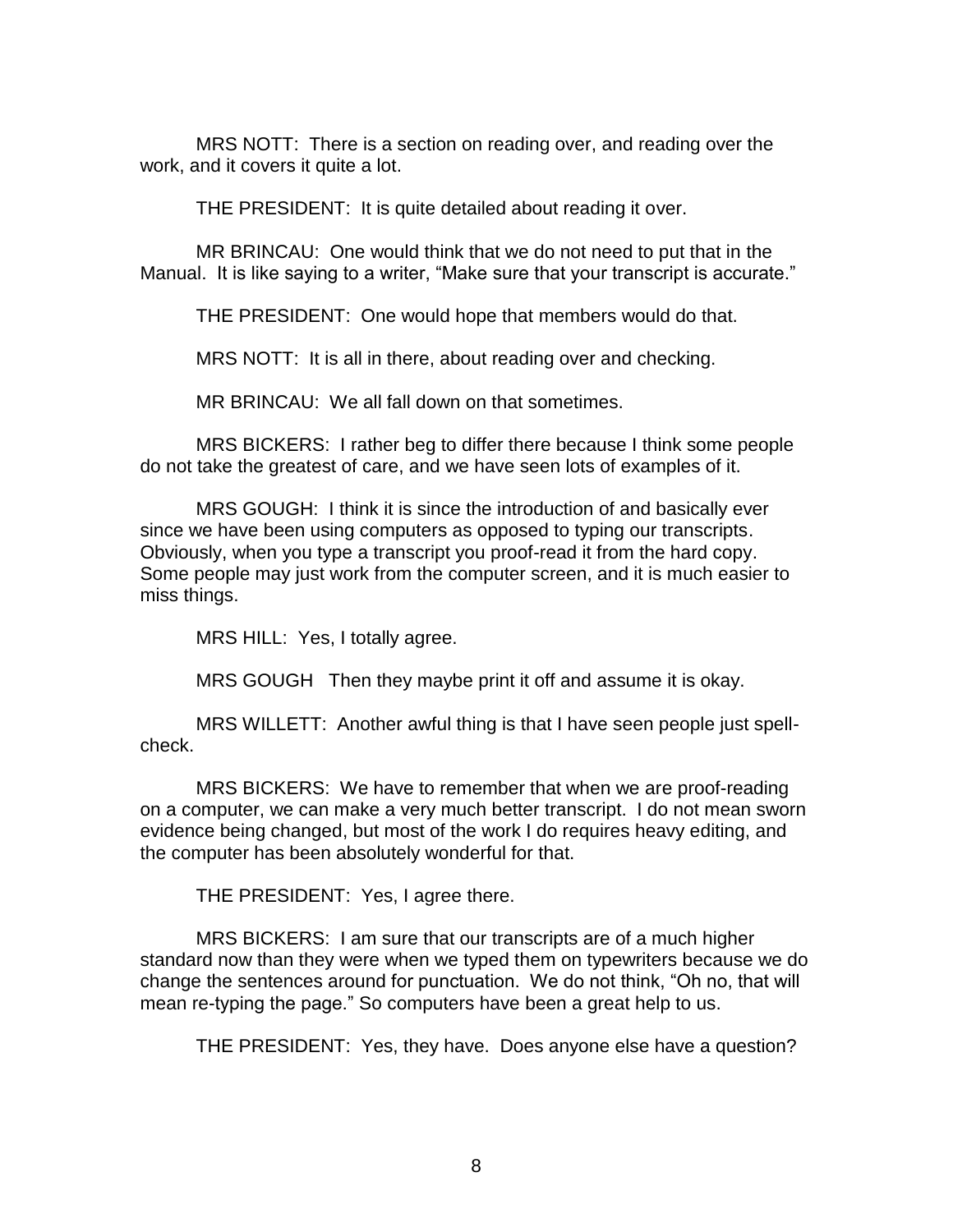MRS WILLETT: I would support Ann. I think it is one of the most important parts of our work, and I think it is a part that people do neglect.

MRS BICKERS: You are judged on the final thing, not whether you are very clever and write 200 words a minute on CAT, and that is good. You are judged on what the client reads, and, if it is rubbish, he knows it is rubbish.

MRS WILLETT: Let us be fair, though. That is if you are working in a Parliamentary or conference setting, when you have to have a better transcript. For people who are doing STT and Cat, it is a different matter altogether, and we should make sure that is clear.

MRS BICKERS: I was not referring to that.

MRS GOUGH: Will the new Manual be available in electronic form or hard copy?

MRS NOTT: Yes. At the moment, the Manual is only in electronic format.

THE PRESIDENT: Just to save costs, really, it is only electronic at the moment, unless we have a high demand for having a hard copy.

MRS NOTT: You can always print out the hard copy yourself.

MRS GOUGH: Yes. Sometimes the electronic forms just stay on the computer, and you think, "I will print that out some time."

MRS NOTT: I know. That is up to you. I like hard copies of things, but I think it is more useful to have it on your screen because then it is easier to flick up and look up various sections.

THE PRESIDENT: Wherever you are.

MRS NOTT: Exactly. Especially if you have a laptop and you are traveling. I do not travel with my Manual.

THE PRESIDENT: It is easier to have it on the screen.

MRS HILL: Can I just ask when was the last Manual actually produced.

THE PRESIDENT: In 1986.

MRS NOTT: Yes, in 1987 – 1987, it was.

MRS HILL: I certainly have not got that.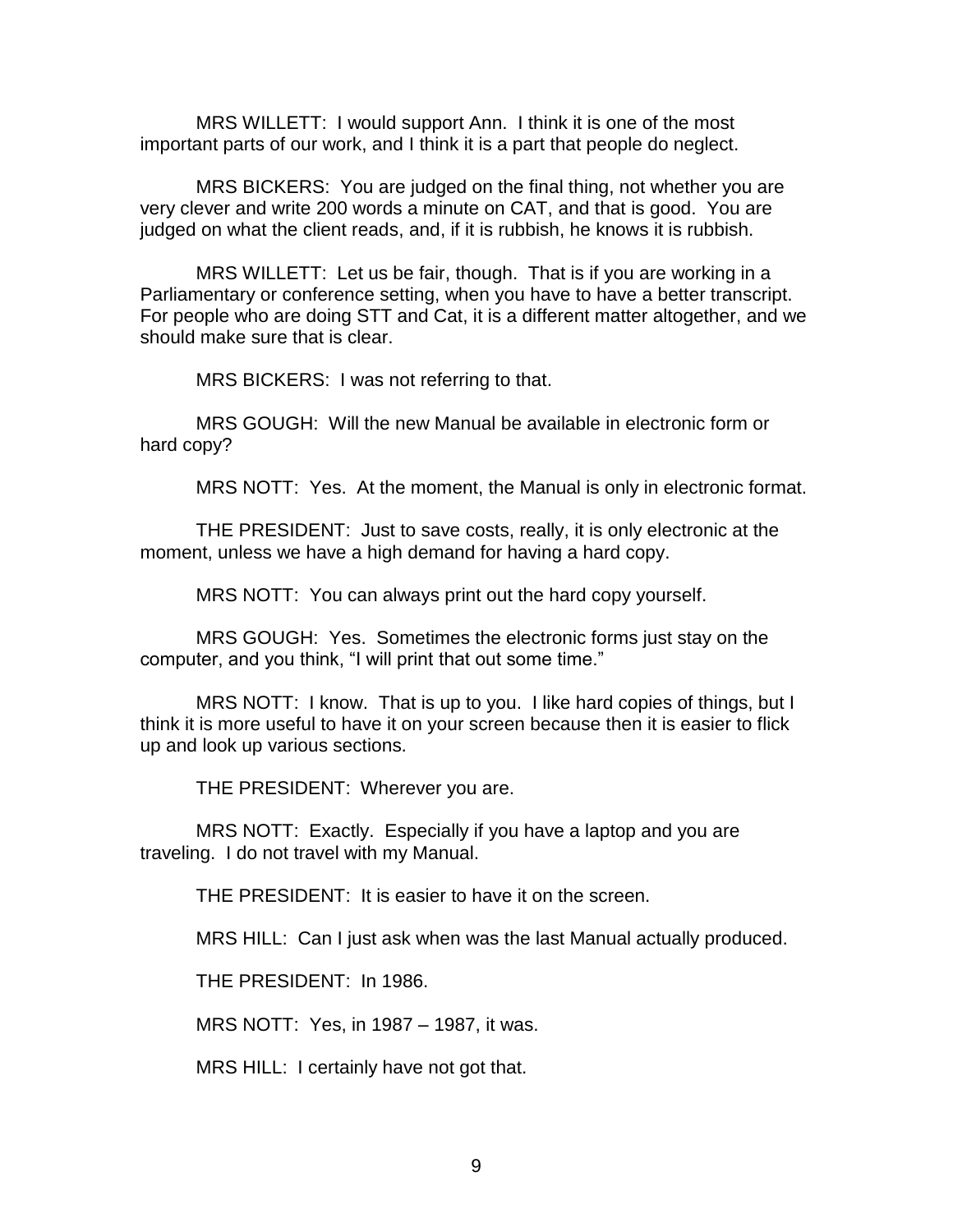THE PRESIDENT: Oh you do not have that one.

MRS HILL: I got one when I first came in.

THE PRESIDENT: There was one was produced in 1986. That is the one I use.

MRS WILLETT: Can I just explain, because I was around at the time when the new Manual was around, and when everything was done, I think? (Laughter) The 1987 Manual was a white manual with a black spiral binding. If you were a member of the BIVR, you got it automatically. If you were a member of the APSW, you got one if Mrs Wort gave you one, because Mrs Wort, who was the President of the APSW at the time, bought about a hundred from the BIVR and she distributed them to her membership, she told me, but obviously not all of you got one.

MRS HILL: Thanks for that, Betty.

MRS WILLETT: Is there anything else you want to know about the Dark Ages? (Laughter)

MR BRINCAU: I have got a point about raising awareness about the Institute and people who are not at present members of the Institute. You said to raise awareness amongst the shorthand writers who are not members. I think the problem is not with the shorthand writers who are not members. Sometimes it is the principals who employ some of them. They are discouraged from joining the Institute.

THE PRESIDENT: I know.

MR BRINCAU: Really, awareness should be raised to as it was before. It was great to walk into a court. I remember when I used to do some work in Isleworth not many years ago. I was talking maybe five years ago, with Jean as well. They did not see much of me because I was in the Air Force then. As soon as I walked in, they asked me for my card. I am sure they have asked me at the Old Bailey and the High Court, in those days, before they would let me in the court. Now that has gone.

THE CHAIRMAN: That is not the case now unfortunately.

MR BRINCAU: It is not the case now, so really awareness should be raised. If they had to do that at the High Court and the Old Bailey, there would not be any writers there. Sometimes I think the principals do not look very kindly on people joining the Institute and it has not been encouraged.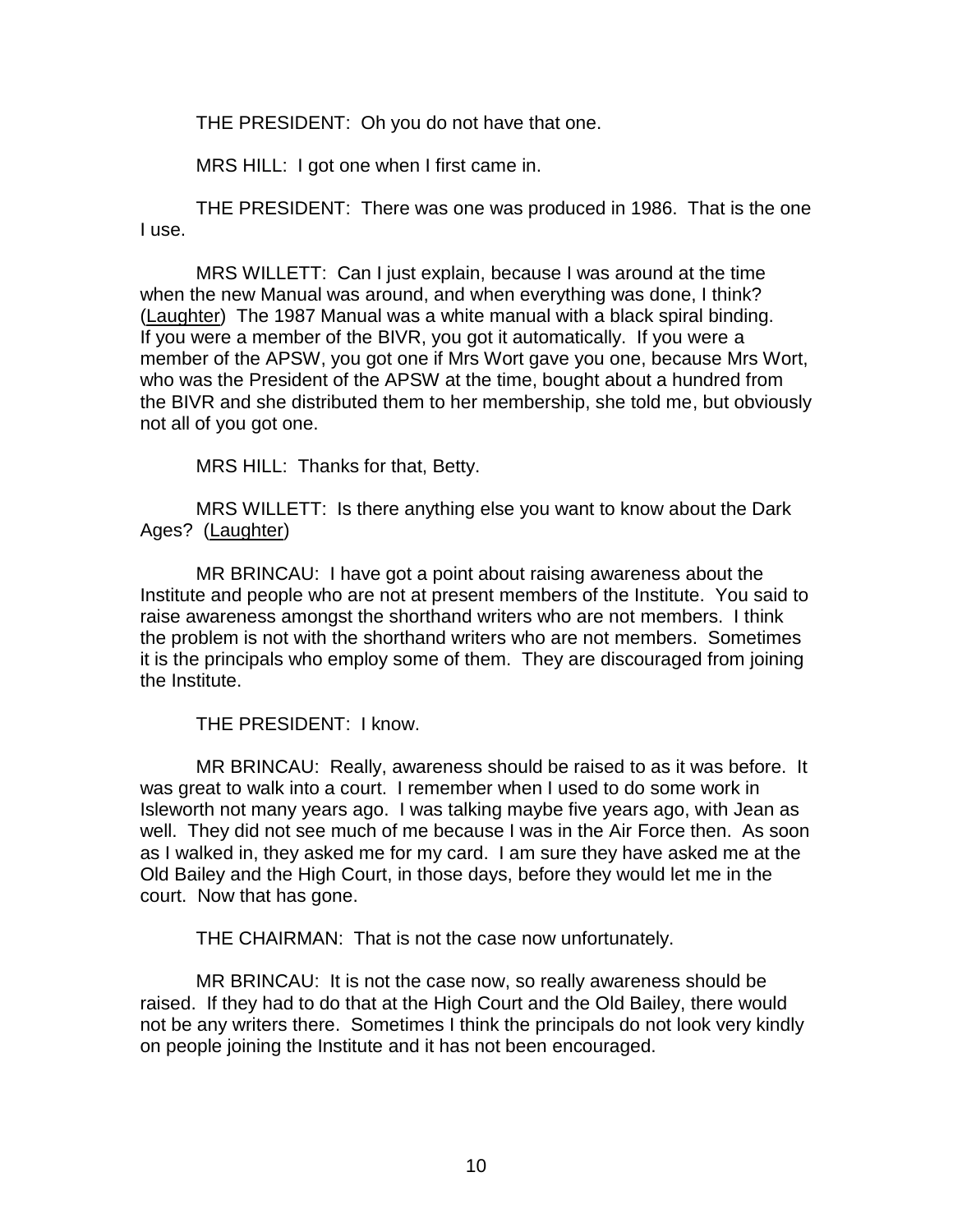MRS WILLETT: The reason why your card is not asked for now is because the Lord Chancellor's Department decreed a few years ago that accreditation was not necessary and that it was up to the employing body or the principal to decide whether a person was up to going into court. If the principal decided that they were up to going into court, they went in. There was no independent registration of them, which is when we used to have the little cards.

MR BRINCAU: That is right.

MRS WILLETT: So those cards in effect do not exist any more, although our cards still do say that we are accredited.

MR BRINCAU: However, if you try and depend on the principal to say who goes into court and who is qualified to sit in a court, the principal will send anybody that is available. I had two trainees when I was in the Air Force who wrote at somewhere in the region of 80 words per minute, and they were put into court with a tape recorder because the people who were training them used to stick them court -- bums on seats. So if a principal is sending people in, it does not necessarily mean that the people sitting there are qualified to do the job.

MRS WILLETT: No. It is a very, very sad situation.

THE PRESIDENT: It is just a sad situation because we cannot force principals.

MR BRINCAU: It really takes a lot from being a member of the Institute and saying I am a Member of the British Institute, unless you are going to get a position. The Americans insist that you are a Member of the Institute.

THE PRESIDENT: You are absolutely right. Yes, they do.

MRS DUTTON: I always put my name at the end of every transcript with the date I produced the transcript, and the fact that I am a Member of the British Institute of Verbatim Reporters.

MRS DOBSON: Some firms take it off, though.

MRS DUTTON: Not the ones I work for.

MR BRINCAU: Oh dear!

MRS DUTTON: But if you all start doing that perhaps that might go with the flow sort of thing.

THE PRESIDENT: Yes, we really need to do it more often, and make sure it is done all the time.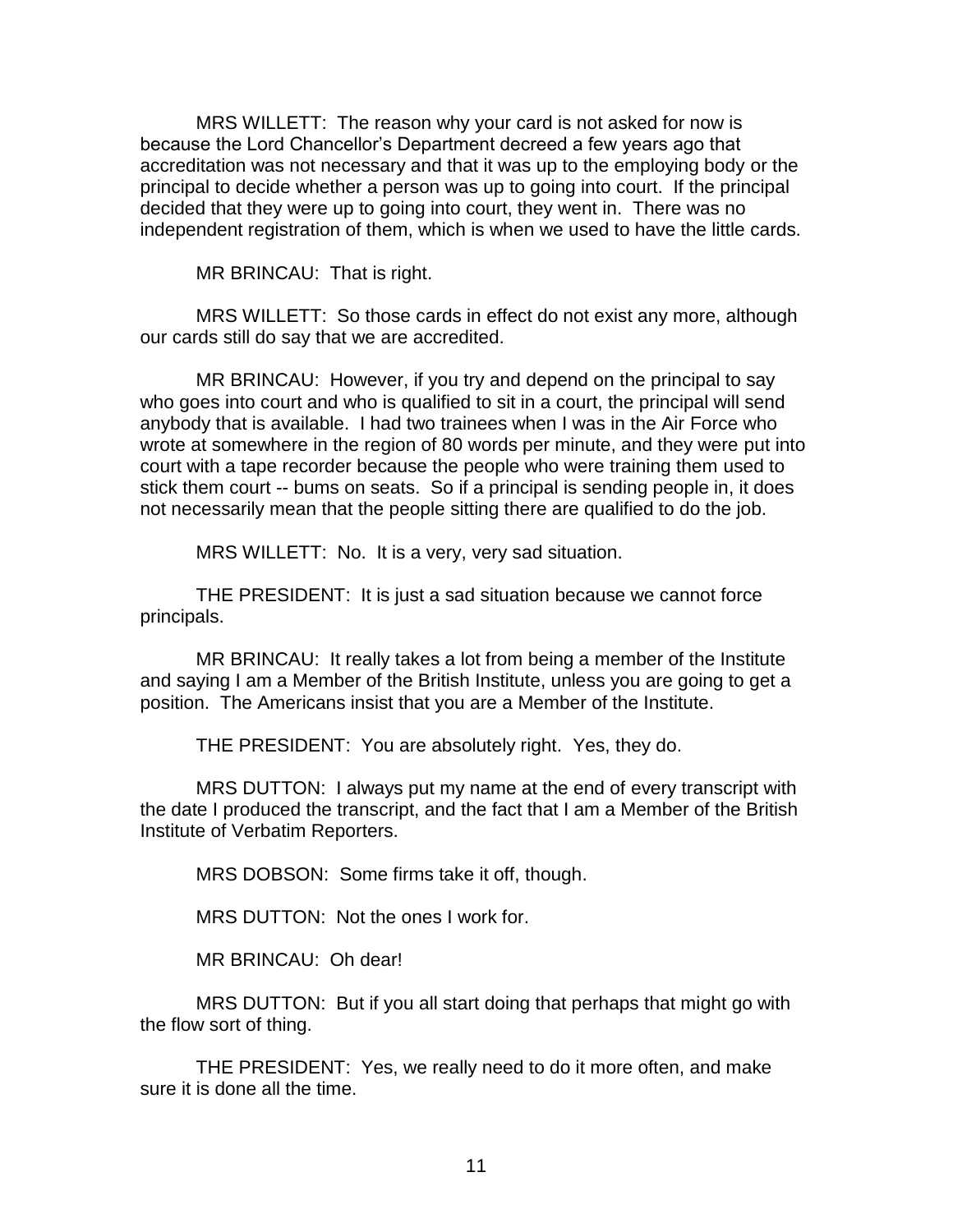MR BRINCAU: The comment has just been made that some firms take it off. I am not sure they are allowed to or they should be allowed to unless the people allow them to do that, depending on their position.

MRS DUTTON: I should think it depends on your position within the firm. If you are a forceful person, you make your point.

MR BRINCAU: Like it or lump it!

MRS WILLETT: You could always put "Produced by Bloggs on behalf of Bloggs".

MRS DUTTON: I only put it on the final page. I do not put it on the front page. The front page has whoever the firm is. It is only done on the end of the transcript.

MRS GOUGH: I did think that was a requirement for a lot of transcripts. I have not done that recently, but certainly I always put it.

MRS GILBERT: In the olden days, we had to put a certificate: "To the best of my skill and ability", and name and date.

THE PRESIDENT: Yes, that is right. Correct.

MR BRINCAU: Yes.

MRS HILL: I think you still have to do that on Crown Court work anyway.

MRS WILLETT: Could we remember we have a verbatim reporter present, please, and only speak one at a time? (Laughter) Shall we set an example?

MRS HILL: Well said!

THE PRESIDENT: Paul, do you have any other issues you want to raise? You seem to have a list.

MR BRINCAU: Yes, on digital recording, somebody said it is the "in thing" now. Actually, that is not what I heard.

THE PRESIDENT: Go on, then.

MR BRINCAU: Just two days ago, I was talking to another writer, and she said, "Listen to this." Apparently it is not as good. I do not do tapes, but recently somebody asked me as a favour if I could do a tape. I sent it straight back. It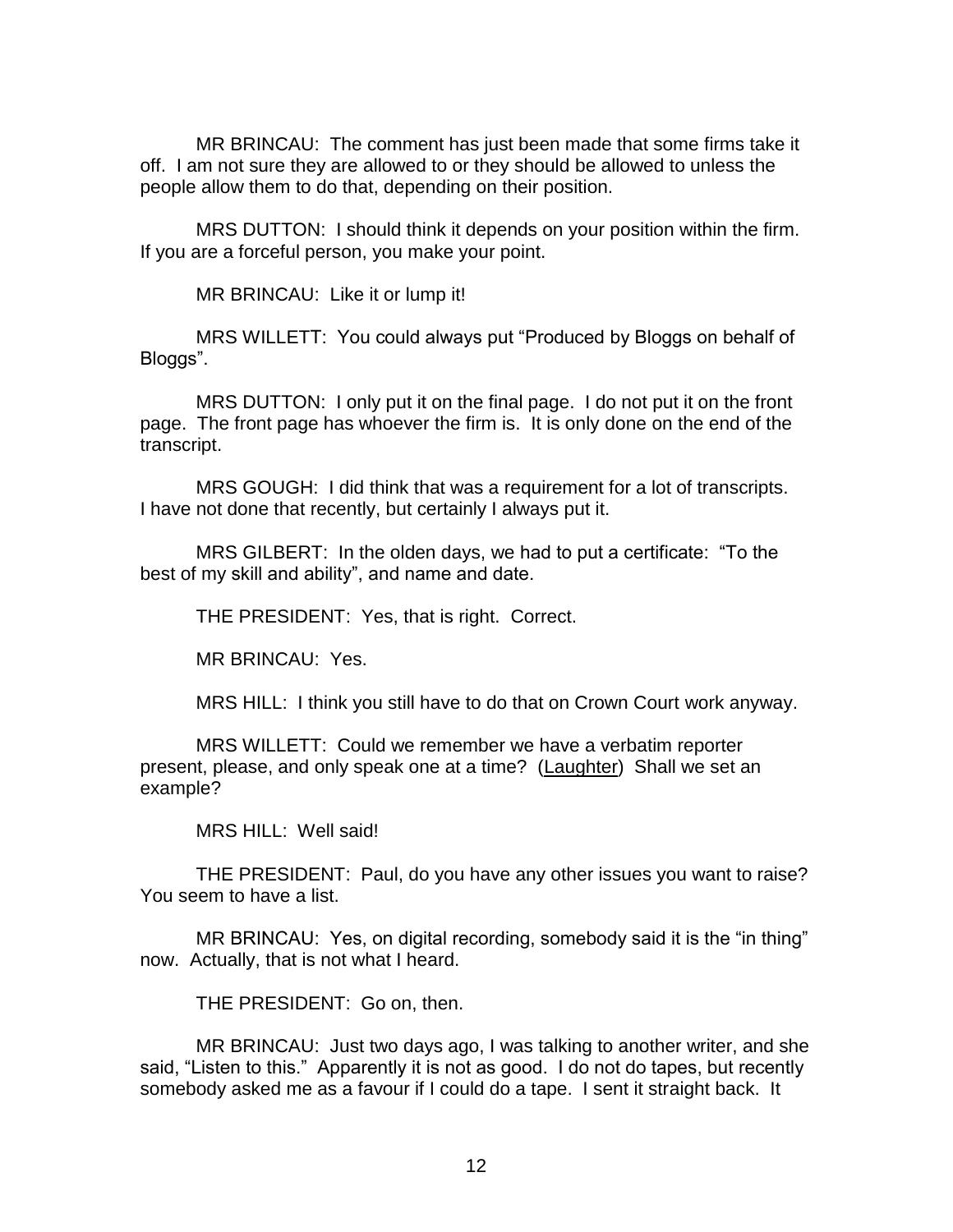was a digital recording. From what I gather, it is not all that terribly good. I do not know if anybody else has got any other experience of it. I never use it, and I would not.

THE PRESIDENT: Do you use a tape recorder?

MR BRINCAU: Yes, I use a tape.

THE PRESIDENT: And you do not think it is as good as the tapes?

MR BRINCAU: From what I have heard, no. I use my tape with a nineteen quid mike on a Panasonic hand-held, which I got from the States. It is a bit better quality than your average Walkman. The quality I get on it is excellent.

THE PRESIDENT: The microphone is always the most important thing in any recording.

MR BRINCAU: As I say, I have a nineteen quid lapel mike, and remember it is a back-up, so you are not going to rely on it.

THE PRESIDENT: No.

MR BRINCAU: In the job yesterday, for example, the tape was useless. You try to make the best of what you are hearing and put something together and maybe try and refer to it on occasion. But in depositions, you get a videographer, and you need to transcribe everything verbatim, and it is good to have a tape for American accents. It is excellent for things like that. I do not know if anybody else uses digital and has used tapes before, and whether they have any experience of whether it is better or as good. People sort of say, "Digital! We are going digital."

MRS MAREE: Can I just ask what is digital as opposed to tapes? I do not know what the digital is.

THE PRESIDENT: The digital is a sound file. This is a digital recorder, which I am using to record now. It makes a sound file, which I will load into the computer. Then you play back normally, as if you were just using a tape recorder. It is no different. It is just that you do not miss anything if the tape turns over.

MRS GOUGH: So you still need to have a microphone on there, or is it an integral microphone?

THE PRESIDENT: No, I do not use a microphone on mine. In a room this size, it will pick up everything in here.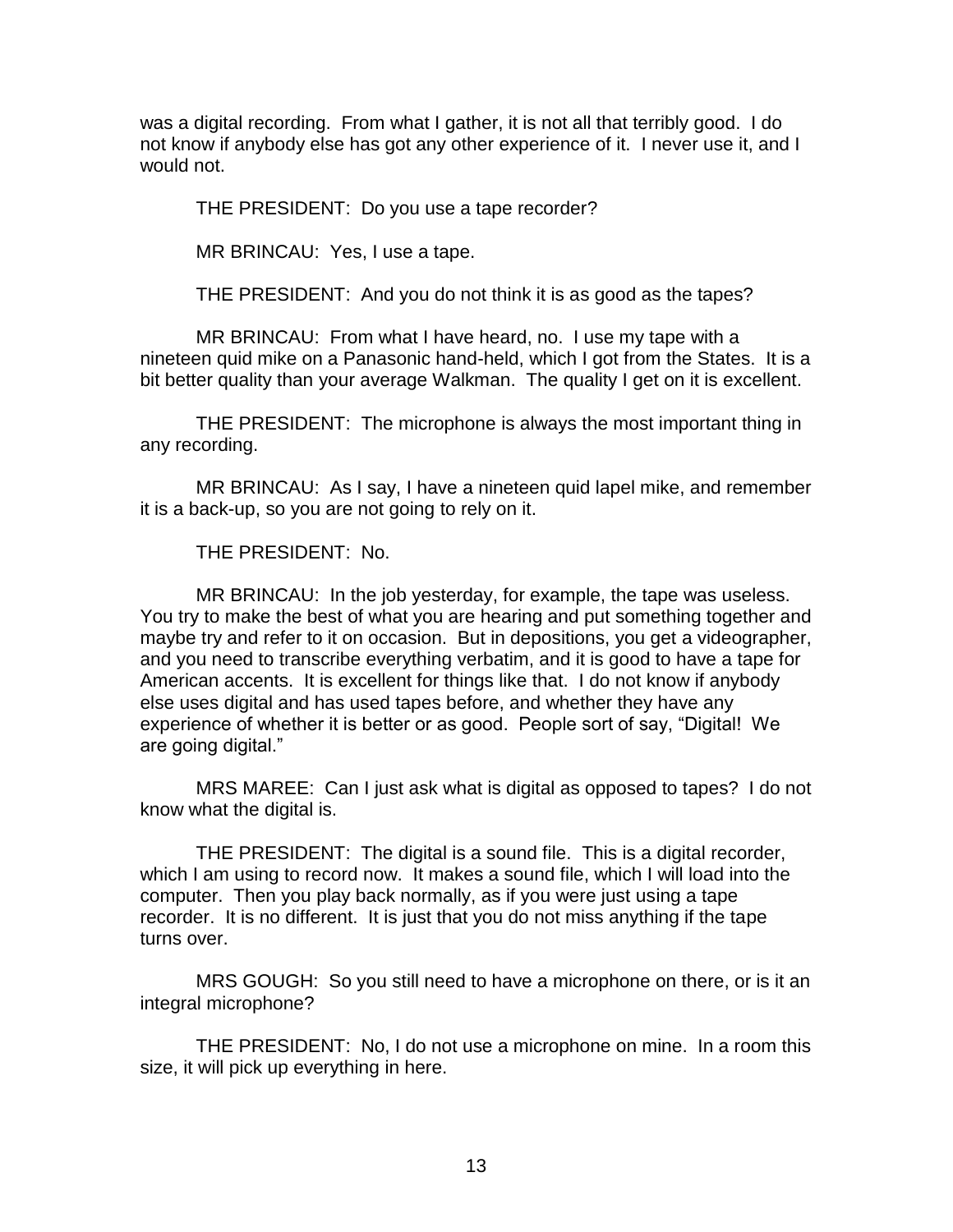MRS NOTT: Of course, with the CAT software, the digital recording is tracking with the transcript as it is going through, and that makes a huge difference.

MRS MAREE: Have you a disc in your little thing there?

THE PRESIDENT: No. Nothing.

MRS MAREE: So what do you put into the computer?

THE PRESIDENT: I attach it up. I will be dealing with this later on when I do the digital workshop, so as not to take time now. I will show you how it all works.

MRS HILL: Paul asked the question if anybody uses digital recording. May I say that I use digital recording and I find it is far superior, but specifically I have an excellent microphone on it.

THE PRESIDENT: The microphone makes the difference.

MR BRINCAU: It is the microphone that does it, then. A girl showed me one of those a couple of days ago. She said, "Look, this is what I have just got." I think she spent hundreds on it.

MRS DUTTON: Yes, they are £400.

MR BRINCAU: She said, "It is not as good as what I had."

MRS HILL: Also I think, without the microphone, it is still very good.

THE PRESIDENT: Yes, it is good without the mikes. I do not use a mike with mine.

MR BRINCAU: I just ask.

THE PRESIDENT: Can we move on? Paul, have you finished?

MR BRINCAU: Yes. Thanks.

#### **Treasurer's Report**

THE PRESIDENT: Can I call on the Treasurer to give the report, please.

MRS SORENE: Can I say that you have all had the Treasurer's report. There are a few spare copies here. Does anybody have any queries on them?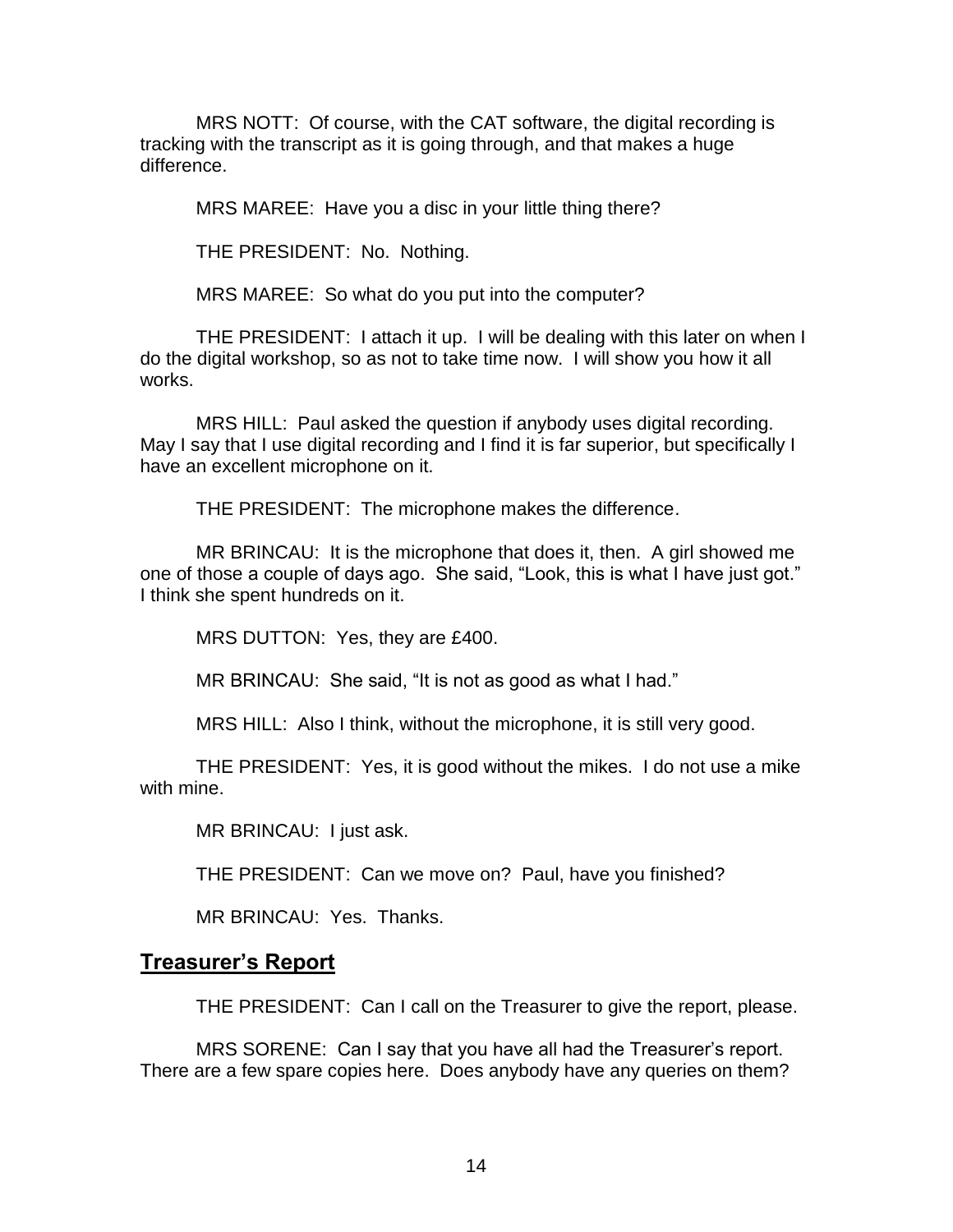No. Can we accept the Report and Accounts? Do we have a proposer? Shelley is proposer, and seconder is Frances.

# **Election of President-elect**

THE PRESIDENT: We now need to elect the President-elect for the ensuing year. Mary is handing round the voting forms. Only Members or Fellows are eligible to vote. Can I appoint two Tellers, please?

MRS WILLETT: The two gentlemen here.

(David Pritchard and Mark Roberts were duly appointed Tellers)

(A short pause)

THE PRESIDENT: The President-elect for the ensuing year will be Frances Dobson. (Applause)

# **Appointment of Accountant**

THE PRESIDENT: We need to appoint the Accountant for this year too. Mr Kypri, who is a Certified Accountant who trades as Alliance Accountancy is happy to continue. Are we all agreed that he should continue being the Accountant?

MRS SORENE: Can I ask for a Proposer and Seconder?

MRS WILLETT: Can I ask a question? Have it proposed and seconded, and then I will ask a question. I will propose it and I will ask a question at the same time. Jean has seconded. Do we have the cheapest form of audit we can have, because we are not registered and we only have to have our accounts examined?

MRS SORENE: Yes, that has been so for some years.

MRS WILLETT: So that is what we do?

MRS SORENE: That is correct. The full audit would take a lot more work, and he would charge, obviously, a lot more.

MRS WILLETT: And apropos the accountant, because this would have some effect on the accountant, I think it is about time the BIVR went for charitable status. I think it would make life a lot easier for us. If we did have it of course that would mean we had to have a different accountant, or at least a different set of accounting rules. Would Mr Kypri be able to do it?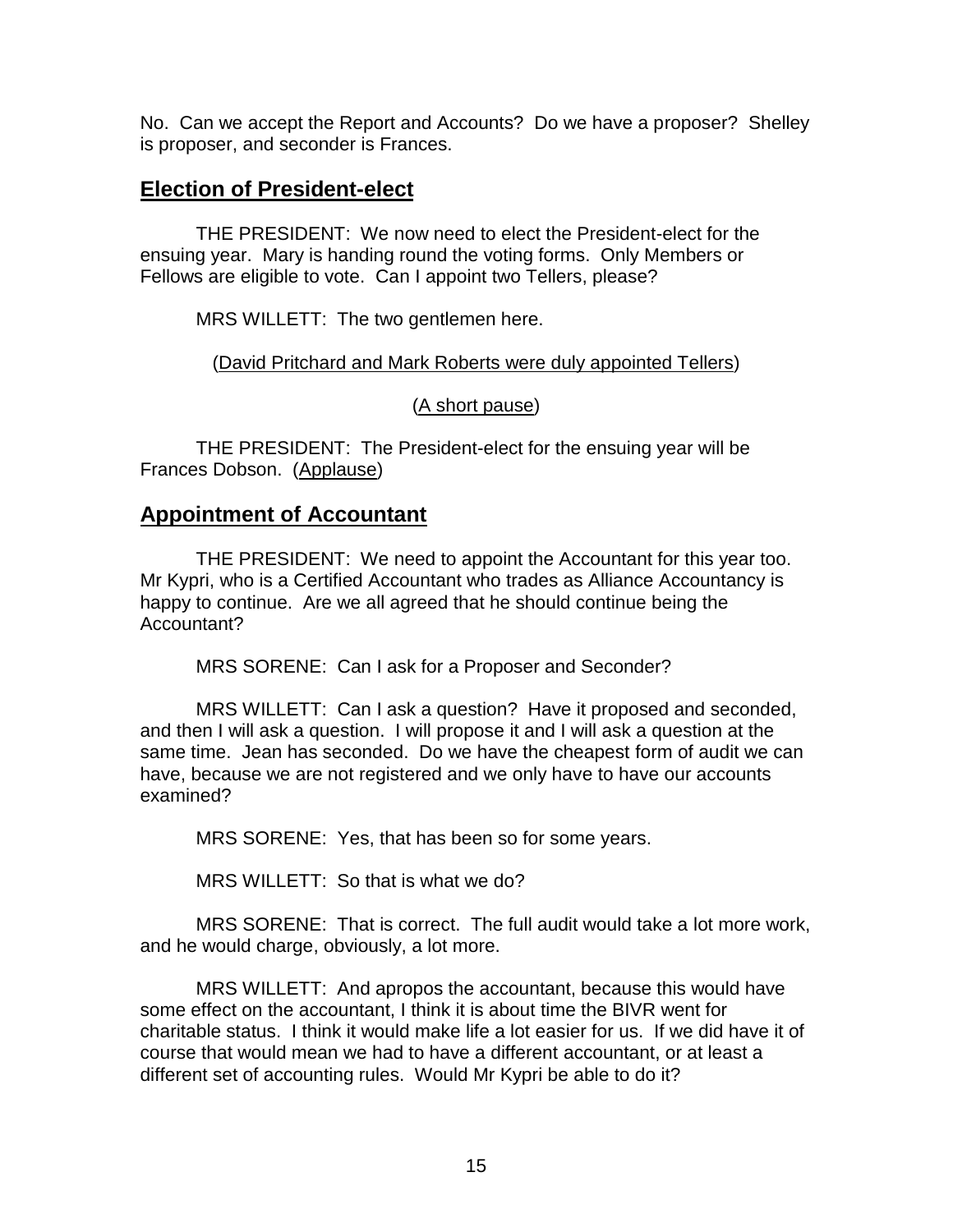MRS SORENE: I am sure he would. I have spoken to him about this. He is involved with another organisation for which he applied for charitable status, and it took seven years for him to get it, but that is not to say he cannot try.

MRS DUTTON: We had better start now.

MRS BICKERS: We had it once.

MRS WILLETT: Yes, we did have it once.

MRS BICKERS: We did have it once, and we gave it up.

MRS SORENE: I never understood that we had it.

MRS WILLETT: We had some form of charitable recognition.

MRS SORENE: Then we need to look into it.

THE PRESIDENT: Anything else?

MRS WILLETT: Date of the next meeting.

### **Date of next Annual General Meeting**

THE PRESIDENT: We need to decide the date of our next AGM.

MRS WILLETT: Do we need to ask people whether they like Saturday or whether they want to go back?

MRS BICKERS: I think this was a very good idea, and we seem to have got a lot more people coming, and people that have not been for years, and there are new people, and it is absolutely lovely. It is a very good idea.

THE PRESIDENT: So, to continue in this format?

MR BRINCAU: Can we avoid the FA Cup Final? (Laughter) It is the first or second week in May, I think.

THE PRESIDENT: We need to avoid the first weekend in May because that is Deaf Awareness.

MRS WILLETT: Yes, that is why we changed our date.

THE PRESIDENT: So maybe the third weekend in May?

MR BRINCAU: Yes.